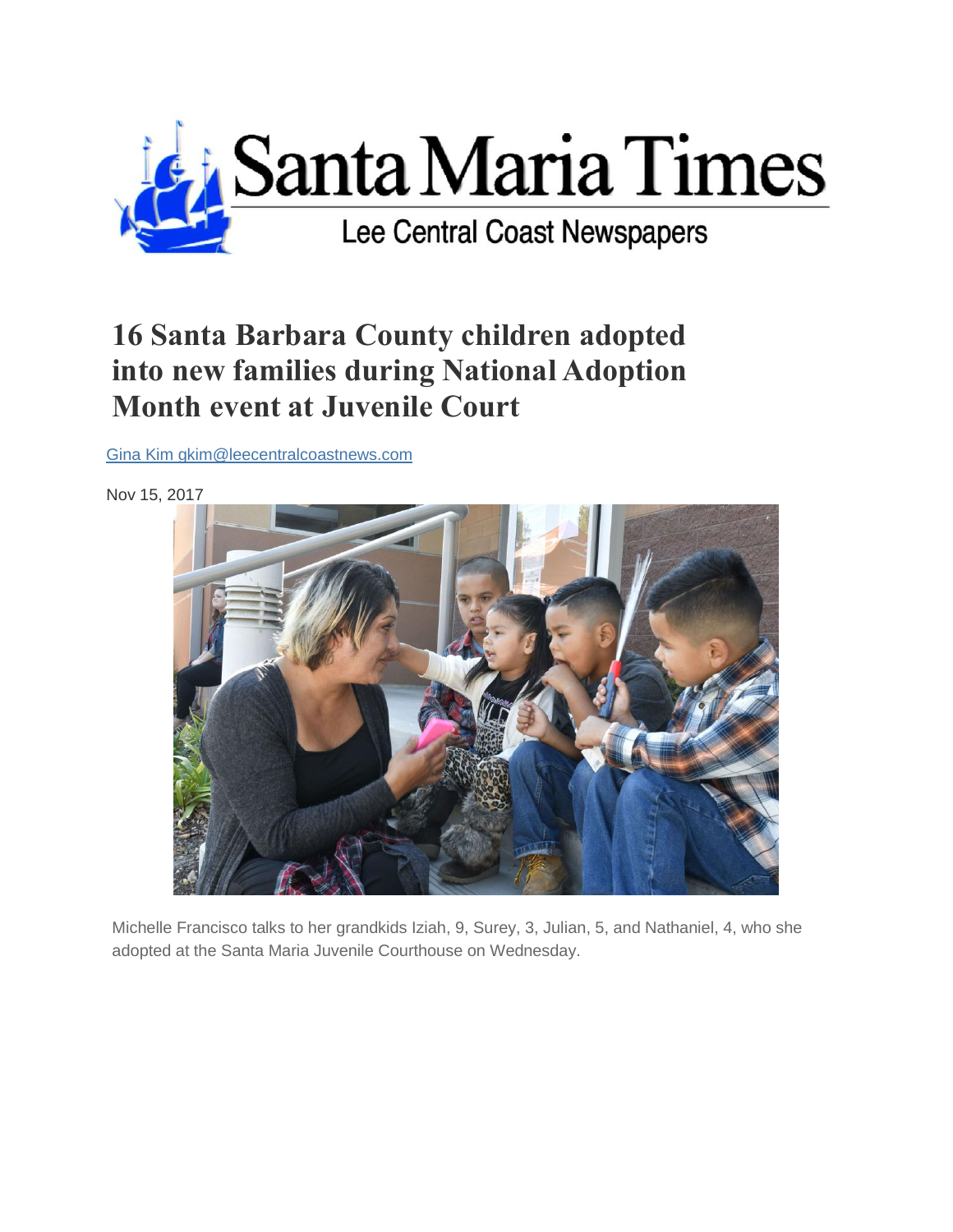

After months of waiting, 16 Santa Barbara County children were joined with their forever families Wednesday at Santa Maria Juvenile Court as part of National Adoption Month.

Partnering with County Child Welfare Services' Our County Our Kids, the court celebrated with thousands of other families nationwide who welcomed their new children into their homes. Also in attendance were Court Appointed Special Advocate (CASA) volunteers, who helped be a voice for each child throughout their adoption process.

"Today, we have eight families here that will be welcoming 16 children, which is amazing because in this county, along with many others, the need for families to adopt and foster safe homes for youth is so significant," said Gustavo Prado, department business specialist for Santa Barbara County's Department of Social Services.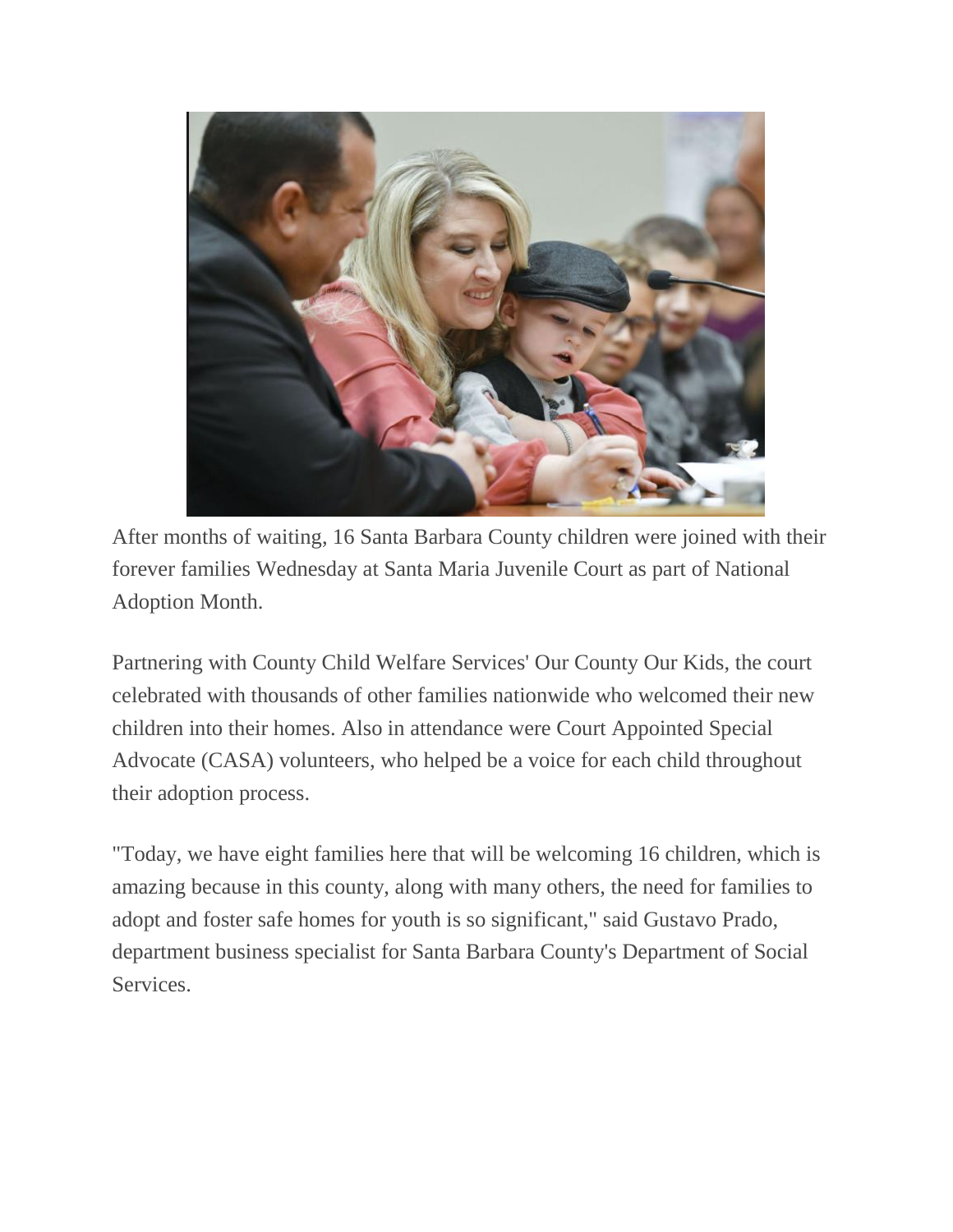"There are a lot of families that are often unaware of the need for foster care, and how easy it'd be to become a resource home for a foster child, or an emergency shelter home," he added.

Emilio Rodriguez and his wife, Elisa, officially adopted 16-year-old Anthony as their son.

The couple, who had two grown children of their own, lived in Santa Maria for eight years, then recently moved to Fillmore in Ventura County, which is also where Anthony's biological father lives.

"We met Anthony two years ago through our pastor at our local church," Emilio said. Anthony, who had been in foster care since the age of 7, was briefly placed in their pastor's care after leaving his previous foster home and was going to be placed into a group home.

The couple quickly decided they were going to be Anthony's new parents.

Anthony had told the Rodriguezes about his birth parents, and the couple reconnected him with them. His birth parents also attended Wednesday's ceremony.

Quiet and shy, Anthony stayed behind his adoptive parents.

Elisa pointed to him and laughed.

"He's excited today, though. It feels amazing for all of us," she said.

"I walked into this room this morning and he tells me, 'Mom! Happy Adoption Day!' It's been a long time coming."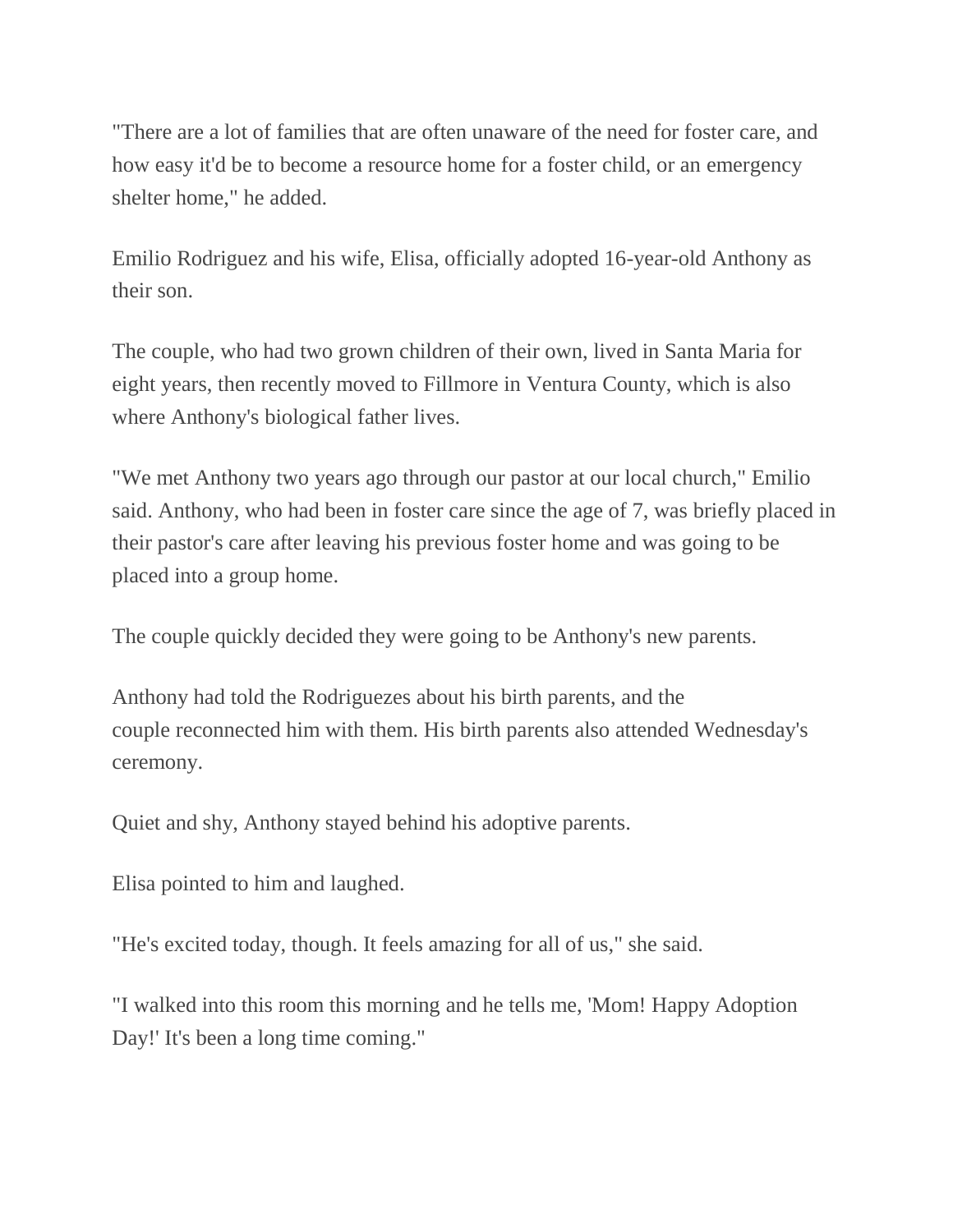"It's been a long journey but we hope other families understand that there are over 400 children at any given time in the county alone that need homes," Emilio added. "I hope they can all step up to the plate, too."

Before the finalization process, the families packed into Judge Arthur Garcia's courtroom, where he addressed and thanked the social workers, CASA volunteers, parents and children, and congratulated them for being a part of something so wonderful.

"It's a wonderful celebration, yes, but there's still a recognition that there was a failure to reunify some parents with their children," Garcia said. "Adoptions are special because a lot of parents, when they have a child, there's no instruction manual. They just have to take care of it."

But for adopting parents, "You all have a choice," he continued. "You know what you're getting into. And all the children: Each of you are special because out of all the millions of children out there, you've been chosen. Don't ever forget that."

Along with the Rodriguez family, Michelle Francisco, 44, and her husband James, adopted their four grandchildren -- Iziah, Julian, Nathaniel and Surey. Michelle said she hadn't talked to their birth mother -- her daughter -- in a long time.

"I was in the room the day each of them were born," Michelle said. "It's been hard seeing them be taken away after their mother was incarcerated."

Michelle said her grandchildren were in custody of Child Welfare Services for a little over year.

"They're so happy today," she said. "They know grandma and grandpa are going to now be mom and dad. My granddaughter calls me Mommy Grandma now."